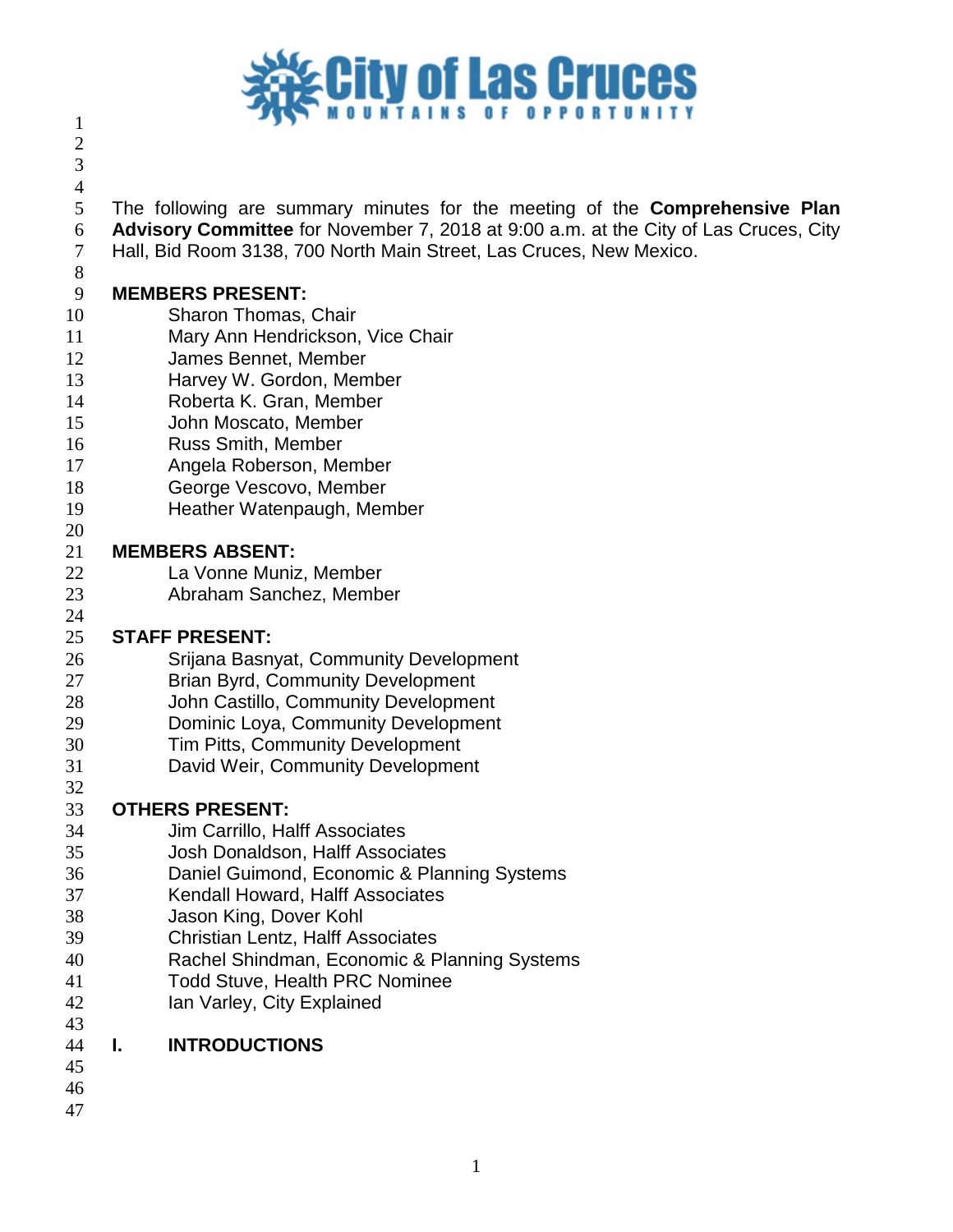## **II. PROJECT UPDATE**

 Christian Lentz reviewed the schedule and updated upcoming activities for the four upcoming public open houses. He gave basic background on the current survey and the current demographic and council district statistics.

#### **III. SUSTAINABILITY PRINCIPLES**

 Dover Kohl gave a presentation on sustainability principles and how they have been used in other areas with varying economic situations. The gave regional and national examples. Dover Kohl gave guiding principles and the metrics that can be used. They also went over how sustainability principles can be used in a Comprehensive Plan and discussed the concept of complete neighborhoods.

# **IV. ACTIVITY: GUIDING PRINCIPLES**

 The CPAC broke up into three teams and each team took three of the nine in guiding principles in Comprehensive Plan 2040 and discussed and analyzed them. There was consensus that these principles are still important for Elevate Las Cruces. The consensus was there could be fewer of the guiding principles because a few could be merged or slightly change and cover the all topic. There were a few comments about the guiding principles being too limiting, while others 20 did not give enough direction. There was discussion on terms not conveying the 21 right ideas. One that was discussed was the difference between transportation and mobility. Mobility was a better term for a guiding principle.

## **V. GROWTH SCENARIO OVERVIEW**

 City Explained gave a presentation on the baseline scenario and how they developed the scenario. Doña Ana County and Las Cruces growth scenarios were compared and contrasted. This was to differentiate the scale of the two entities. While Halff discussed the methodology of how the maps were made throughout the scenario. Economic & Planning Systems went over the growth and economics behind the scenario. They also went over how the factors would be used in the forecasting in the different scenarios.

## **VI. ACTIVITY: GROWTH & DEVELOPMENT**

 The CPAC discussed and mapped current areas of growth and development throughout the city. A few of the areas that were discussed included the East Mesa, Valley Drive, and Downtown. Local knowledge of the member was used to look at possible areas of future growth within the city. There was also a discussion on areas of improvement for the city which also include the Valley Drive area specifically around the fire station.

## **VII. PUBLIC COMMENT**

No public comments were received.

#### **VIII. NEXT STEPS**

 Christian Lentz went over the next steps of the Comprehensive Plan. Halff will return in December with the draft vision statement and guiding principles. He also